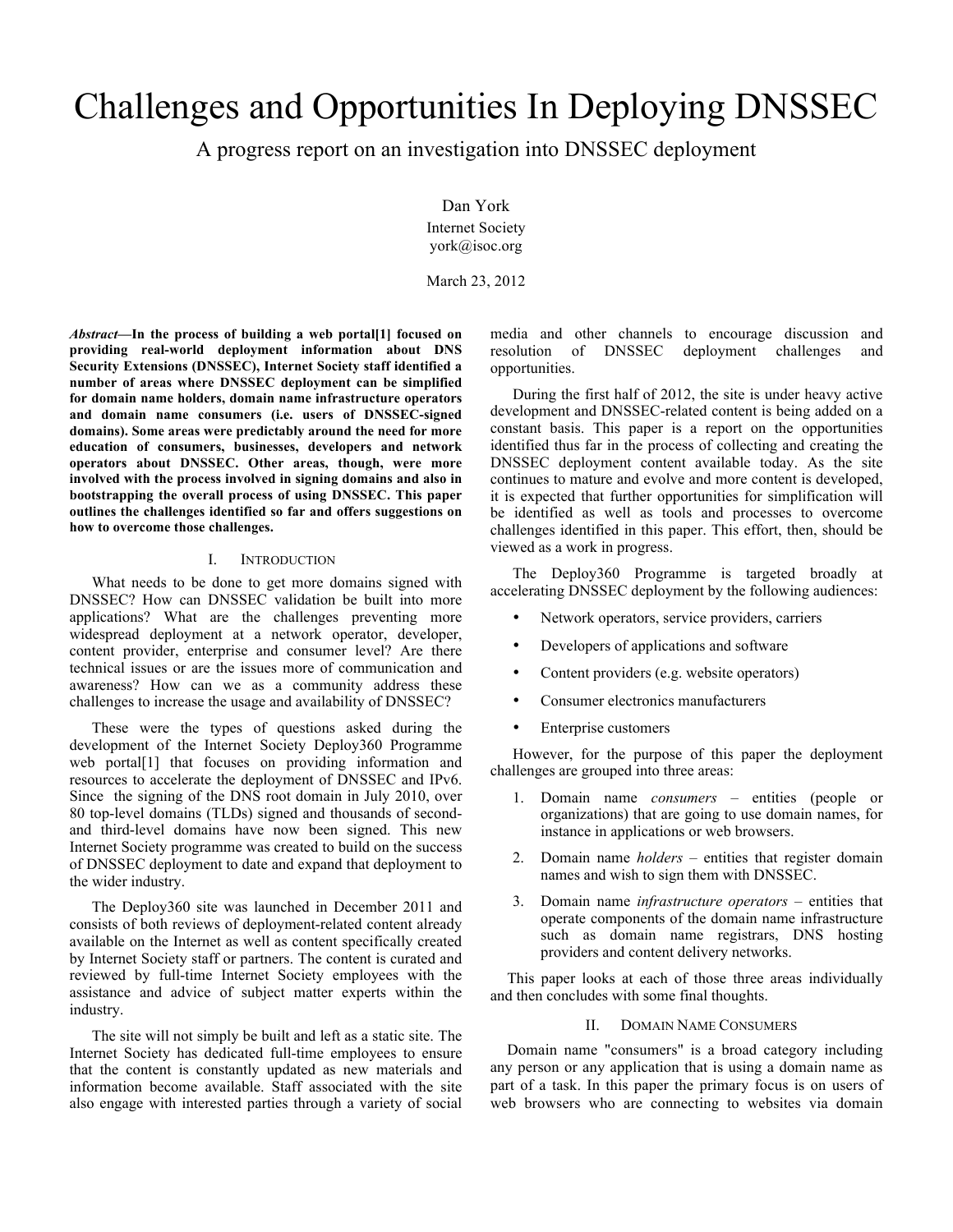names. A consumer also could be an application using domain names to connect to other sites or services. Other uses not directly addressed in this paper could be mail applications or real-time communications applications such as instant messaging (IM) or Voice over IP (VoIP).

A consumer of domain names generally types a domain name into the application, or chooses one from a contact list, and expects to be able to connect to the chosen address using the application.

#### *A. Applications Are Not DNSSEC-Aware*

From an end-user point of view, the challenge with DNSSEC is that there are few end-user applications currently using DNSSEC. There are a good number of DNSSEC-related tools for system/network administrators, but for a "regular" user on a computer there are few options.

For web browsers, CZ.NIC Labs has created extensions for Google Chrome[2] and Mozilla Firefox[3] that provide a "key" icon in the browser address bar that changes shape and color based on the status of the DNSSEC validation. The DNSSEC-Tools project similarly provides an extension for Firefox that displays DNSSEC-related information[4]. An issue with these browser extensions is that they do require the user to initiate the installation. At the time of this paper, the project team has not identified other applications that an enduser would typically use that are DNSSEC-aware.

#### *B. Uncertain End-User Experience*

To this point, one interesting consideration that requires additional exploration within the DNSSEC community is exactly what the "user experience" *should* be for someone working with a DNSSEC-aware application. For instance, the CZ.NIC extensions for Firefox and Chrome currently add another icon (a key) to the browser address bar. Is adding *another* icon the right experience for a browser user? Or will that only lead to further confusion? Is somehow adding more functionality to the "lock" icon in a browser the right path to take? Or will that again cause more confusion?

Alternatively, should DNSSEC validation not be specifically called out to the end-user? For instance, in a web browser use case, if the site has an invalid DNSSEC signature, should the web browser simply display a warning message to the user through a pop-up window or web page?

Outside of a web browser, for instance in a mail client or VoIP client, what is the user experience there?

This is an area that needs further exploration within the DNSSEC community and recommendations for guidance to application developers.[5]

#### *C. Application Developer Libraries*

For application developers who want to add DNSSEC support into their applications, the good news is that a number of organizations and individual developers have created a variety of libraries for DNSSEC in languages such as C, Java, perl, python and ruby[6]. Some of the available libraries are quite comprehensive while others are basic.

The opportunity here is really one of helping the wider application developer community understand what they need

to do to add DNSSEC to their applications and the benefits they will gain in doing so. The creation of additional tutorials and examples for available libraries would assist in this.

There is also an opportunity for someone in the DNSSEC community to take an inventory of the existing application developer libraries and identify areas that need further development. Are there enhancements that could be made to existing libraries to make them easier to use with DNSSEC? Are there new libraries in other languages that could be created? Are there ways to make the libraries more consistent across languages so that developers can easily work with DNSSEC in multiple languages?

It is worth noting that there has been some ongoing work[7] within the DNSEXT working group of the Internet Engineering Task Force (IETF) to standardize an application programming interface (API) for DNSSEC. The proposed API would allow applications to communicate with the local DNS resolver to control the DNSSEC validation process and obtain validation results. If this proposal moves forward within the IETF it could provide a means to offer a more consistent developer interface for interacting with DNSSEC.

# *D. DNSSEC-Aware DNS Resolvers Need To Be More Widely Deployed*

If an end-user had a DNSSEC-aware application or if a developer wanted to make an application DNSSEC-aware, the unfortunate reality is that the vast majority of users would not be able to *use* DNSSEC because of the lack of "DNSSECaware" or "DNSSEC-validating" local DNS resolvers.

The issue here is that for DNSSEC to work, the user's application must be able to send out a DNS query and receive back the query along with DNSSEC-related information. Most users typically use the DNS server operated by their Internet Service Provider (ISP) - and most of those DNS servers do not currently support DNSSEC.

Comcast is one of the first cases of widespread DNSSEC deployment within North America. In January 2012 they completed the deployment of DNSSEC-validating DNS servers in their customer-facing infrastructure[8]. Their 17.8 million broadband customers now automatically (and without any customer configuration) receive responses to DNS queries that have been validated with DNSSEC. There are also examples of ISPs validating DNS responses on behalf of their customers in Sweden and some other European countries. With these successful deployments as examples, other large ISPs will hopefully follow.

Without easy access to a DNS resolver that supports DNSSEC, someone seeking to use DNSSEC-related apps or services has these alternatives:

1. Switch the computer's DNS servers to use other public resolvers that support DNSSEC. For instance, the DNS Operations Analysis and Research Center (OARC) operates open DNSSEC-validating resolvers.[9] Additionally, Google's Public DNS servers, while not yet validating DNSSEC will at least forward DNSSEC information so that an application could validate the query[10].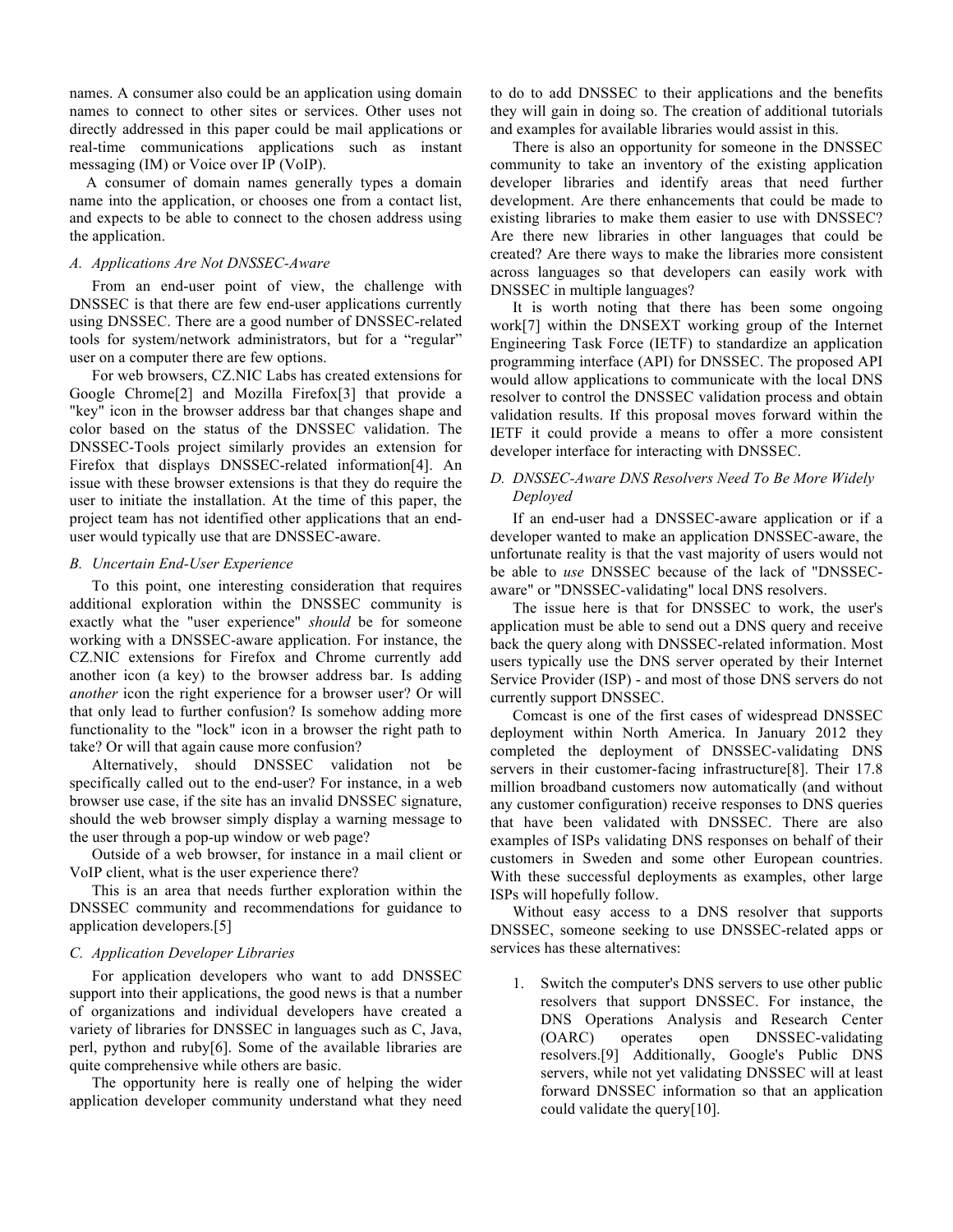- 2. Install a local DNSSEC-validating resolver and point the computer to use that resolver. An example would be the DNSSEC-Trigger server developed by NLnet Labs.[11]
- 3. Use an application that includes its own built-in support for external DNSSEC-validating resolvers. For instance, the CZ.NIC extensions for Google Chrome[2] and Mozilla Firefox[3] include an option to use either the OARC or CZ.NIC DNS servers.

The challenge is that all of these solutions involve extra work on the part of the user and may require a level of technical sophistication in the case of installing a local DNSSEC-validating resolver. As more ISPs follow the Comcast route of deploying DNSSEC-validating resolvers to all customers, DNSSEC-aware applications and services will be able to "just work".

Note that an argument can be made that by relying on a DNSSEC-validating resolver at an ISP there is still the potential that the ISP's resolver could be compromised. Performing the DNSSEC-validation on the local computer can provide the highest level of security. For that to work, though, the upstream DNS resolver at the ISP (or other location) must correctly pass DNSSEC records to the local resolver.

#### III. DOMAIN NAME HOLDERS

Domain name "holders" are the people or organizations who have registered a domain name and, in the context of DNSSEC, want to sign the domain.

### *A. Signing a Domain Needs Simplification*

The major opportunity to accelerate DNSSEC usage by domain name holders is to look at ways to simplify the process of signing a domain name.

In compiling a list of domain name registrars that support DNSSEC[12], the project team found a wide disparity in the user experience of "signing a domain". As one example of extreme simplicity, the registrar and DNS hosting provider Binero in Sweden simply signs *all* domains hosted (currently only for .SE and .EU) and there is nothing for a user to do. Registro.br in Brazil performs a similar automatic signing service for all .BR domains that they host and directly register. While not that automatic, the registrar GoDaddy has reduced the process down to essentially a single click of a radio button[13]. DNS hosting provider Dyn, Inc. has similarly made the process just a few clicks in its DynECT managed DNS service.<sup>[14]</sup>

Unfortunately, most registrars today are simply not yet offering DNSSEC services. Or if they do, it is primarily related to accepting Delegation Signer (DS) records or potentially allowing the user to enter self-created DNSSEC records.

For mass adoption of DNSSEC and signing of domains, this step of the process must be made much easier for corporate / government / organization IT staff and individuals to undertake. The automation of signing and key management provided by companies such as Binero, GoDaddy and Dyn, Inc. needs to be expanded to the many other registrars and DNS hosting providers.

It is also obvious that for wider DNSSEC deployment far more registrars and DNS hosting providers need to support DNSSEC. Otherwise domain name holders wishing to sign their domains and have their domains participate in the global chain of trust have to evaluate the effort involved with transferring their domain registration to a registrar who supports DNSSEC. Similarly, they need to evaluate the effort involved in moving the hosting of their DNS records to a DNS hosting provider that supports DNSSEC-signing of domains.

# *B. Separation Between Registrars And DNS Hosting Providers*

Another challenge is that many domain name holders do not fully understand the differences in the function between a domain "registrar" that registers a domain name and a "DNS hosting provider" that may manage the actual DNS records. This confusion is not helped by the fact that many registrars are *also* DNS hosting providers (e.g. GoDaddy.com).

However, the two distinct roles address different aspects of the DNSSEC signing process and both are required to obtain the full value of DNSSEC. The DNS hosting provider hosts all of the domain's DNS records and in the most convenient setting for a domain name holder may handle all the DNSSEC key generation, signing, rollover, etc. The registrar, on the other hand, handles the Delegation Signer (DS) record that ties the holder's signed domain zone into the upper level domains in the global chain of trust.

The issue here is that the two functions may be performed independently and currently may involve a manual step to pass the required data between the two functions.

For example, in the research for the site, the project team noted that Dyn, Inc's DynECT DNS hosting platform handled all the signing of keys, generation of the DS record, etc. The author then needed to copy/paste the relevant information into a DS record at the registrar for the domain - even if the domain was hosted at Dyn's own DynDNS registrar. The process was not difficult but did involve a series of steps to complete.[13]

This is clearly an area where there is an opportunity to greatly simplify the user experience..

#### *C. Simpler Process for Self-Hosted DNS Servers*

The good news for people who operate their own DNS server is that there is plenty of documentation out there around how to configure DNSSEC for whatever DNS server they use. There are also sites like the DNSSEC-Tools project<sup>[16]</sup> that provide tools to assist in the process and software like OpenDNSSEC[17] that can automate a significant portion of the process. The other good news is that very often network administrators who operate their own DNS servers typically have the technical background to work through the steps required to sign a zone and publish the records.

The process *does*, though, still involve a number of steps and is an area where further automation could greatly assist the process.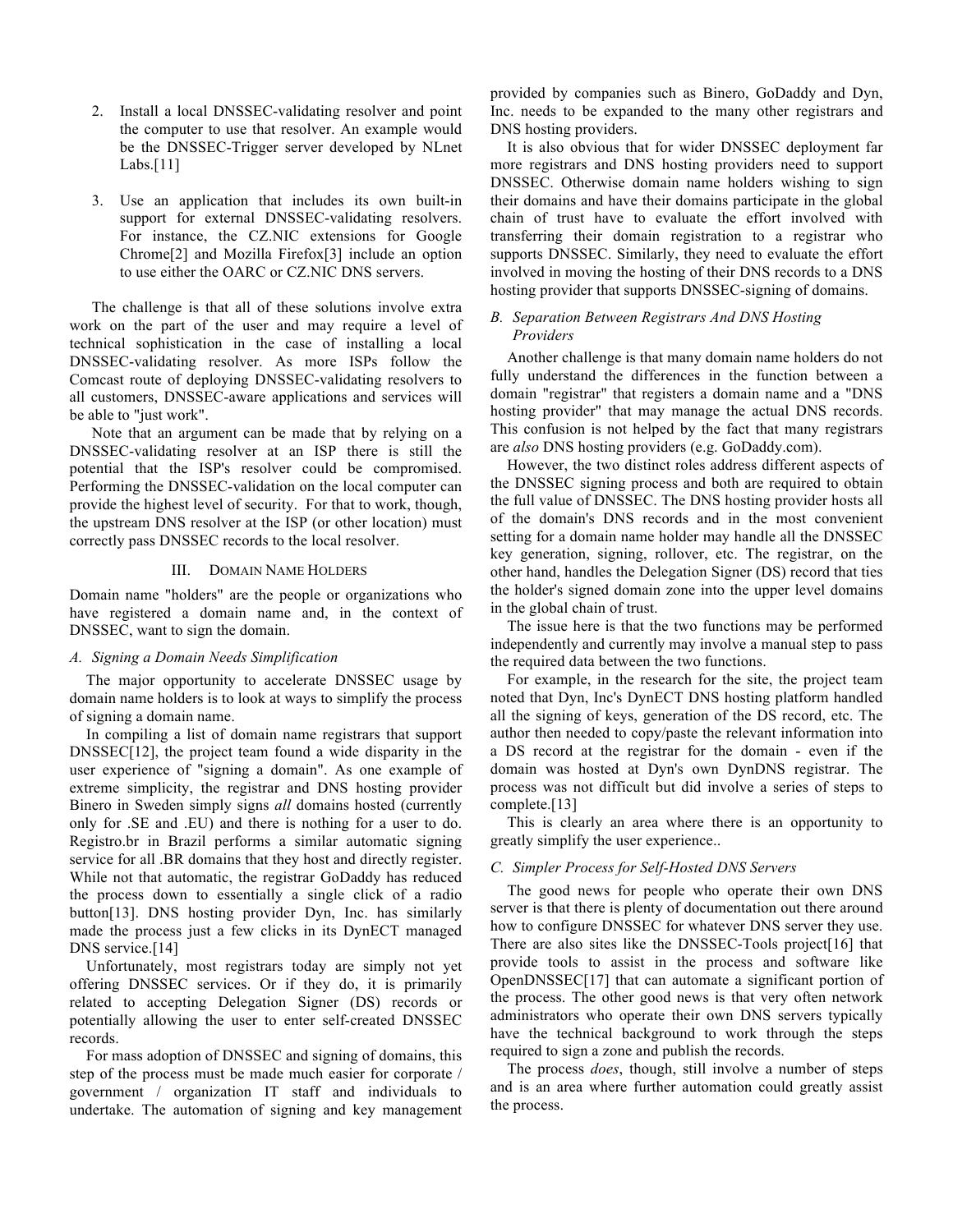#### *D. Complexity of Modern Websites*

Finally for domain holders, the reality of how companies, governments and organizations actually deploy websites and services in 2012 adds complexity to the DNSSEC-signing process. Specifically, many entities do not host their own web servers on their own network but rather use web hosting providers located somewhere on the Internet.

Additionally, an organization may no longer have simply a single website, but may have an entire series of different websites each of which may be hosted on separate services or may be hosted on a common platform that may or may not be operated by the organization itself. As an example, companies may establish external "micro-sites" consisting of a few landing pages to be used as part of marketing campaigns. There are any number of startups out there that will host these websites for companies.

Similarly many organizations have moved their email services from their own network to a hosted email provider. Many vendors, both large and small, are now offering "cloud" services that allow for the outsourcing of network infrastructure and services while maintaining the "brand" - and domain name - of the entity contracting for those services.

Most of these new services may be very compatible with DNSSEC as they require no substantial changes to DNS and may simply involve new A, AAAA, MX or SRV records added to the zone file. The zone file can still be signed with DNSSEC in the normal manner.

Other services, though, may introduce complications to the DNSSEC signing process. Three examples are given below.

## *1) CNAME Usage*

A particular concern for online content providers is the widespread usage of a CNAME record to map a domain name to a web hosting provider. Typically when you sign up with a web hosting provider the instructions involve adding a CNAME to your domain pointing "www" (or whatever the chosen subdomain is) over to a domain name at the web hosting provider. The web server then routes an incoming HTTP request to the appropriate hosted website based on the requested domain name. For example, WordPress.com instructs users to create a DNS record similar to this[18]:

#### subdomain.example.com. IN CNAME yourblog.wordpress.com.

The issue from a DNSSEC perspective is that while the holder can sign their own zone file, including the CNAME record, when the DNSSEC-validating resolver or other application goes down the chain of trust and hits the CNAME it must then go through the DNSSEC validation process for this second domain.

And if, as is common right now, the web hosting provider does not support DNSSEC, then the holder's website will not be able to be validated as fully signed. The chain of trust will break as soon as it hits the CNAME pointing to the unsigned domain.

Until the web hosting providers are fully signed with DNSSEC, all the domains that use CNAMEs to point to those web hosting providers will not be able to provide a complete DNSSEC-signed domain.

# *2) Web Hosting Providers Who Also Provide DNS Hosting*

Rather than mapping a subdomain to a web hosting provider, some domain holders choose to move their complete online presence to a hosting provider and in doing so turn the management of DNS records over to the hosting provider as well. For example, WordPress.com, host of literally millions of websites, provides very easy instructions[19] for changing a domain's name servers and is used in this manner by many sites including large media sites such as TechCrunch.com.

The issue here is that the domain holder's web hosting provider is now their DNS hosting provider and, as mentioned previously, needs to support DNSSEC in order for the domain to be signed. Given that many web hosting providers are focused more on the web hosting than DNS hosting, they may or may not be planning to make DNSSEC available.

# *3) Content Delivery Networks (CDNs)*

To speed up access to their online content, many organizations make use of "content delivery networks" (CDNs), also sometimes called "content distribution networks." These CDNs cache an organization's online content in their global network and make it available to end-users through "edge servers" that are close to the users on the network.

The concern from a DNSSEC perspective is that a CDN needs to control the DNS records for a domain in order to route end-users to the appropriate edge server to get the content.

Therefore, just as with a web hosting provider mentioned earlier, the CDN needs to support DNSSEC within its infrastructure. One of the largest CDNs, Akamai, started promoting DNSSEC in 2010 complete with fully automated signing as part of its Enhanced DNS services[20]. At an ICANN workshop in March 2011 an Akamai representative provided a progress report and noted the need for further education of the larger industry on the benefits of DNSSEC[21].

This type of effort needs to be encouraged within other CDN providers as their deployment of DNSSEC will then enable all domains making use of those services to sign their domains.

# IV. DOMAIN NAME INFRASTRUCTURE OPERATORS

Domain name "infrastructure operators" are people or organizations that provide the actual service behind the Domain Name System and have a role to play in the DNSSEC signing and validation processes. Examples include domain name registries, domain name registrars, DNS hosting providers and at a base level the Internet Service Providers (ISPs) that provide local DNS resolvers. People or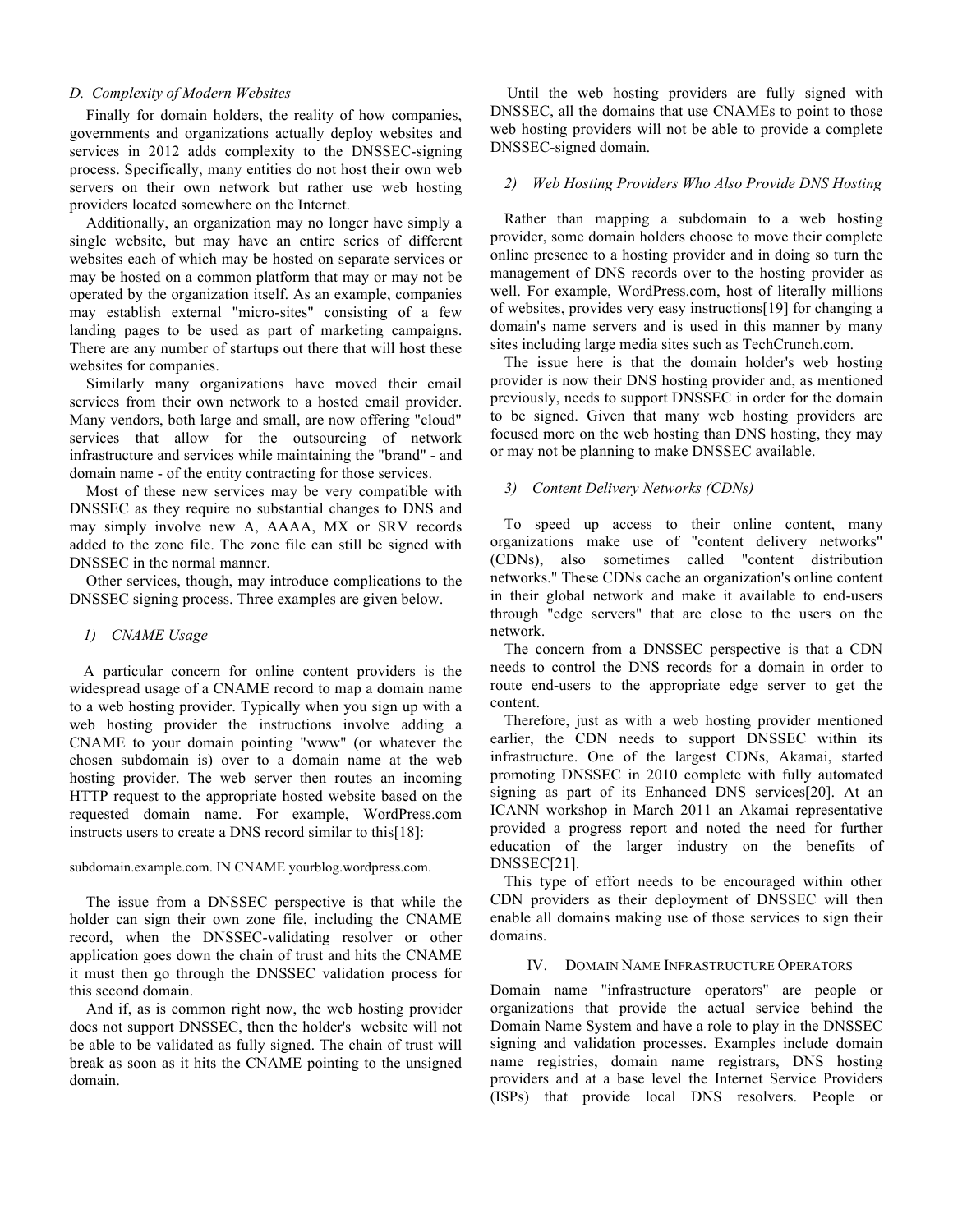organizations that operate their own DNS servers and host their own domains also fall into this category in addition to being domain name holders.

#### *A. Awareness of DNSSEC Operational Guidelines*

The DNSSEC community to date has developed a significant amount of documentation around guidelines for deploying and operating a DNSSEC environment. Documents such as RFC 4641bis[22] capture the experiences and recommendations of early adopters at a network operator and zone administrator level. Other documents such as the "DNSSEC Policy & Practice Statement Framework"[23] concisely outline questions that a domain name infrastructure operator needs to consider. Multiple examples of such policy statements can be found online in various formats[24][25][26].

Many infrastructure operators, however, are simply not aware of these documents. Additionally, when operators do see these documents they immediately become concerned about the complexity of properly implementing the processes around DNSSEC.

There exists a need for more tutorial-level documentation that can help domain name infrastructure operators understand the steps they need to move through to get involved with DNSSEC.

#### *B. Complex Setup Process*

To implement large-scale signing of domains or to provide a very automated end-user experience is not a trivial process to set up. One domain registrar contacted by the author indicated it was not on their plans anytime soon because the process was viewed as far too complex. Tools such as OpenDNSSEC[17] can greatly assist with that process, but in many cases domain name infrastructure operators are not yet aware of these tools.

#### *C. Key Rollover Process*

The key rollover process, particularly with the Key Signing Key (KSK), is an area where domain name infrastructure providers need to pay careful attention. The KSK is typically valid for a longer time period (often a year) and so there is a greater potential that people will not be familiar with the KSK rollover process given the infrequent usage.

In January 2012 a live example of the potential issue was given when administrators for the NASA.gov domain made an error in the KSK rollover process that resulted in the domain not having a valid DNSSEC signature tied into the chain of trust. Comcast's DNSSEC-validating DNS servers, upon encountering this error, proceeded to block access to the NASA.gov domain for Comcast's 17.8 million customers. While the situation was quickly remedied, the blockage of NASA's website did create a public relations challenge for Comcast. Comcast's DNS Engineering team wrote up a detailed analysis[27] of exactly what went wrong, how they attempted to mitigate the issue and how it was ultimately resolved.

As DNSSEC becomes more widely deployed this is an area where the project team expects to see greater automation and extension of operational practices to address these key rollover issues.

# *D. Communication Between Registrar and DNS Hosting*

# *Functions*

As mentioned previously, in current operations where a domain name holder engages with a registrar or DNS hosting provider to sign a domain, there exists this issue of communicating the DS record from the DNS hosting provider to the domain name registrar. In many cases, the author found that DNS hosting providers made it very easy to obtain the required information to enter a DS record with a registrar. Similarly, the author found that many registrars provided an easy web interface to enter DS records.

The issue right now is that the domain name holder generally must manually copy and paste the required information from the DNS hosting provider's web interface over to the web interface of the domain registrar. As noted previously, this can be the case even if the same company provides both functions. Alternative methods are being explored. The author found one registrar who provided a webbased API for communication of DS records[28].

This is an area where the author expects to see increased automation as domain name infrastructure operators become aware of the issue and as examples of a simplified user experience become widely known.

#### V. ADDITIONAL OPPORTUNITIES

Outside of the technical and process issues outlined above for domain name consumers, holders and infrastructure operators, the author and project staff identified another area where education can greatly assist DNSSEC deployment.

In the research for the site the author found that the larger industry has a lack of understanding about the value that DNSSEC brings:

why should a company, network operator or anyone else go through the effort of deploying DNSSEC?

Much of the messaging around DNSSEC outside the DNSSEC community to date has made statements such as that "DNS wasn't built with security in mind" and that DNSSEC addresses the issues. But what does that simple statement mean to a corporate or government IT manager? What are the actual threats? What is the security risk to an organization? Some of the messaging talks of "cache poisoning" and "spoofing", but again it is not necessarily clear to an IT manager how direct these concerns are to his or her domain names and infrastructure.

This is particularly true given that there is now extremely widespread usage and understanding of SSL/TLS. People are confused by the difference between SSL and DNSSEC. Comments the author heard in discussions included:

- "I already have SSL securing the connection to my site, why do I need DNSSEC?"
- "People will see a warning if my SSL certificate isn't there. What will DNSSEC do to help?"
- "Given that SSL encrypts the connection and DNSSEC doesn't, why should I bother?"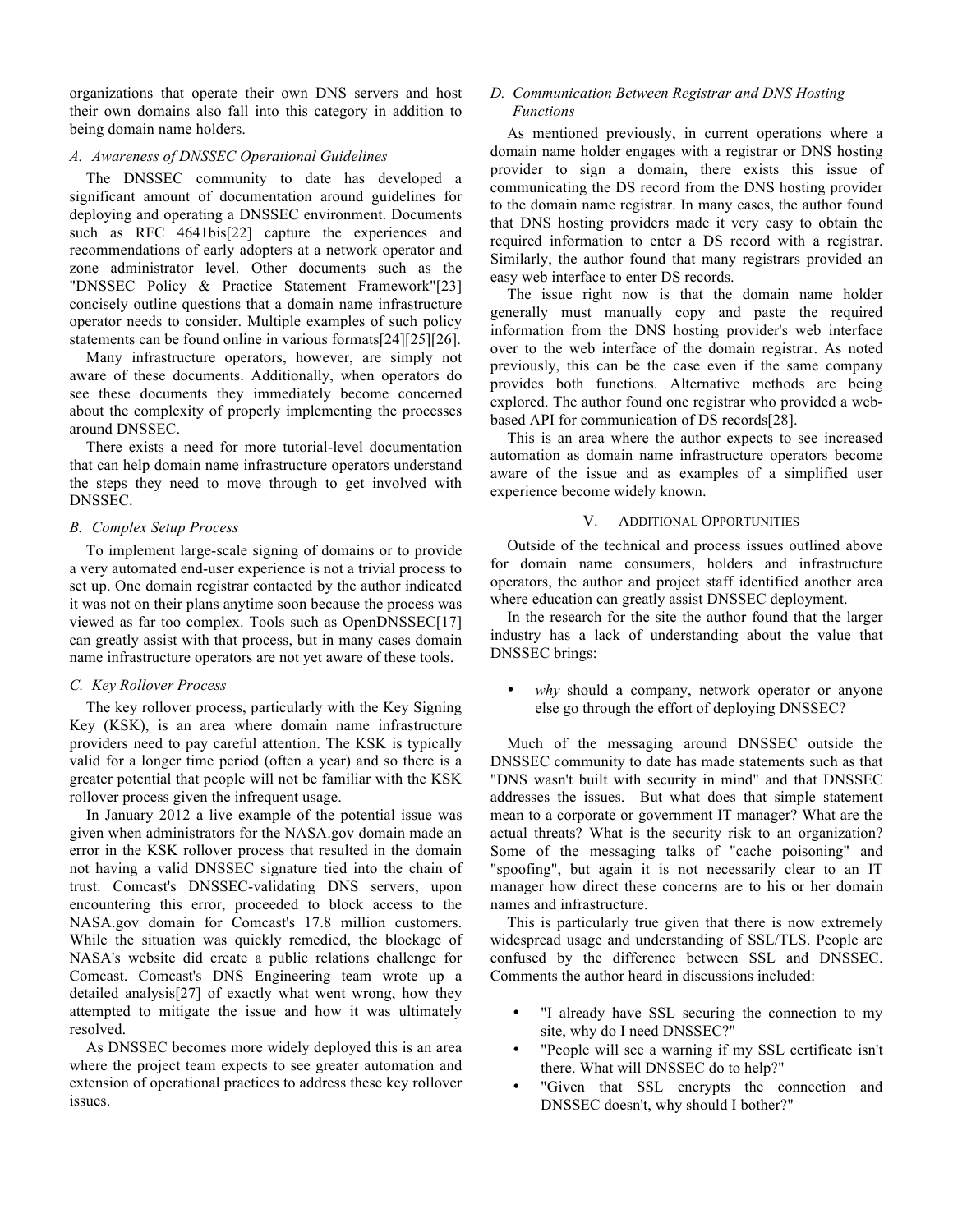There seems to be a lack of understanding of how SSL/TLS and DNSSEC can complement each other to provide a much higher level of security.

This also goes to the user experience. End-users now understand that their web connection is "secure" if they see a lock icon in their browser window. They may even understand that if their browser bar is green that means the site is even more secure (courtesy of an Extended Validation Certificate).

Users and IT personnel already believe they have a "secure" web experience and therefore feel little or no urgency to consider something like DNSSEC.

The opportunity, then, for the industry is to more clearly communicate the very real benefits and opportunities that are enabled by DNSSEC. With regard to SSL, people need to understand the different roles played by DNSSEC and SSL and how they can complement each other to provide a significantly more secure environment.

Beyond SSL, people need to understand the benefits of what DNSSEC can offer in terms of providing a more secure infrastructure and in further enabling innovation.

For instance the DANE working group within the IETF[29] is developing ways in which DNSSEC can enable DNS to effectively work as a global public key infrastructure (PKI). This work will provide a way for enterprises and organizations to not only provide an additional layer of security for traditional certificates issued by Certificate Authorities (CAs) but also will provide a way for entities to securely use certificates they issue themselves without a CA and entirely under their own control. The opportunity here is for companies and organizations to more rapidly innovate and provide new and more secure services.

Similarly, there are opportunities where DNSSEC can enable more secure usage of email, instant messaging, voiceover IP (VoIP) and other forms of real-time communications.

Wider communication within the larger industry of these opportunities for innovation enabled by DNSSEC and the benefits that DNSSEC can provide for a more secure infrastructure will help companies understand the value and benefits of deploying DNSSEC.

#### VI. CONCLUSIONS

The opportunities and challenges identified in this paper are typical of a technology that is in the early stages of wide deployment. Further educational materials, tutorials and other content to help domain name consumers, holders and infrastructure operators may potentially overcome many of these challenges. Other challenges may be addressed as deployment tools mature and greater levels of automation are introduced.

A somewhat larger challenge with the deployment of DNSSEC is the proverbial "chicken and egg" situation. In conversations, project staff found that application developers and some infrastructure operators were reluctant to spend any effort on DNSSEC as so few domains have been actually signed – while on the opposite end domain holders saw little

value in signing their domains as there are very few actual consumers of DNSSEC validation.

It also became clear to the project staff during the site development that the benefits and opportunities of using DNSSEC do need to be made more understandable to those outside the DNSSEC community. Many people within the wider industry are still very unfamiliar with what DNSSEC is – and even more so with the very real value it can bring.

Over the course of 2012, the Internet Society Deploy360 Programme will address the opportunities and challenges documented in this paper and assist in accelerating the deployment of DNSSEC. This effort will involve not only the project website, but also regional deployment-focused conferences, speaking at various industry events and continuous outreach through social media and other online tools.

The project staff expects that through this continued effort additional challenges and opportunities for DNSSEC deployment will be identified and further progress reports such as this will be produced for DNSSEC community events. The author and the rest of the project staff look forward to working with the larger DNSSEC community to further accelerate the deployment and bring about a more secure Internet.

#### **REFERENCES**

- [1] Internet Society, "Deploy360 Programme." [Online]. Available: http://www.internetsociety.org/deploy360/
- [2] Internet Society Deploy360 Programme, "How To Add DNSSEC Support to Google Chrome." [Online]. Available: http://www.internetsociety.org/deploy360/resources/how-to-add-dnssecsupport-to-google-chrome/
- [3] Internet Society Deploy360 Programme, "How To Add DNSSEC Support to Mozilla Firefox." [Online]. Available: http://www.internetsociety.org/deploy360/resources/how-to-add-dnssecsupport-to-mozilla-firefox/
- [4] W Hardaker and S Krishnaswamy, "Enabling DNSSEC in Open Source Applications," SATIN 2011. [Online.] Available: http://conferences.npl.co.uk/satin/papers/satin2011-Hardaker.pdf
- [5] Internet Society Deploy360 Programme, "What is the correct 'user experience' for DNSSEC in a web browser?" [Online]. Available: http://www.internetsociety.org/deploy360/blog/2012/01/what-is-thecorrect-user-experience-for-dnssec-in-a-web-browser/
- [6] Internet Society Deploy360 Programme, "DNSSEC Developer Libraries" [Online]. Available: http://www.internetsociety.org/deploy360/resources/dnssec-developerlibraries/
- [7] S. Krishnaswamy and A. Hayatnagarkar, "DNSSEC Validator API" [Online.] Available: http://tools.ietf.org/html/draft-hayatnagarkardnsext-validator-api
- [8] Internet Society Deploy360 Programme, "Comcast Gives 17.8M Customers Access to DNSSEC Validating DNS Servers" [Online.] Available: http://www.internetsociety.org/deploy360/blog/2012/01/comcast-gives-17-8m-customers-access-to-dnssec-validating-dns-servers/
- [9] Domain Name System Operations Analysis and Research Center (DNS-OARC), "OARC's Open DNSSEC Validating Resolver" [Online.] Available: https://www.dns-oarc.net/oarc/services/odvr
- [10] Google, Inc., "Google Public DNS Frequently Asked Questions" [Online.] Available: http://code.google.com/speed/publicdns/faq.html#dnssec
- [11] NLnet Labs, "DNSSEC-Trigger" [Online.] Available: http://nlnetlabs.nl/projects/dnssec-trigger/